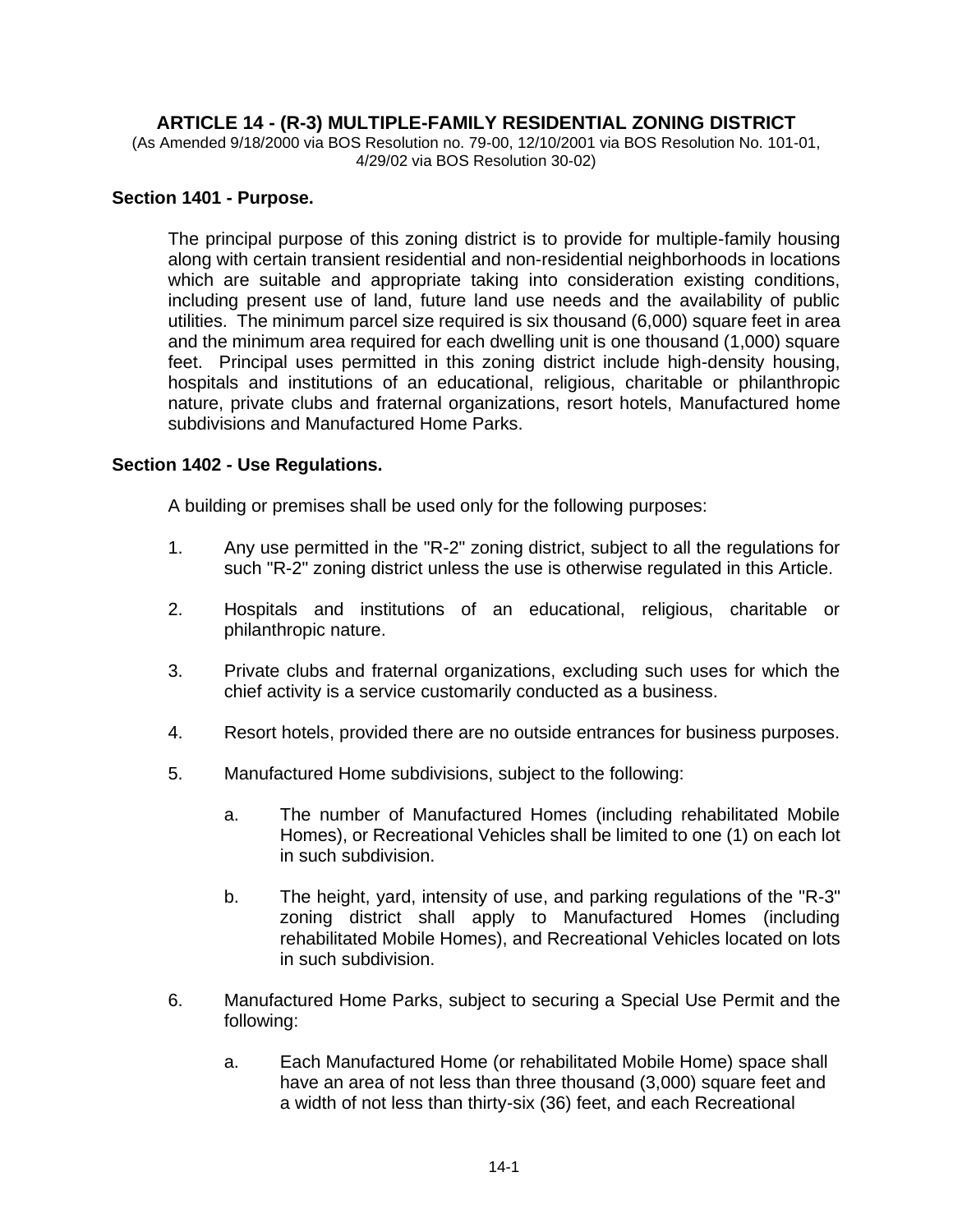Vehicle space shall have an area of not less than one thousand (1,000) square feet and width of not less than twenty-five (25) feet, except that the number of spaces designed or used for Recreational Vehicles shall not exceed twenty percent (20%) of the total number of spaces provided in such Manufactured Home parks.

- b. Manufactured Homes (or rehabilitated Mobile Homes) shall be located on Manufactured Home spaces so as to provide a minimum setback from the nearest edge of any interior drive or roadway of not less than eight (8) feet and so as to provide a minimum setback from any Manufactured Home space boundary not in common with the edge of any interior drive or roadway of not less than five (5) feet, except that in the case of Manufactured Home spaces having boundaries in common with two (2) or more interior drives or roadways the minimum setback from the nearest edge of interior drives or roadways shall be not less than twenty (20) feet on the Manufactured Home's entry side and not less than five (5) feet on the Manufactured Home's non-entry side.
- c. Recreational Vehicles shall be located on Recreational Vehicle spaces so as to provide a minimum setback from the nearest edge of an interior drive or roadway of not less than four (4) feet and so as to provide a minimum setback from any Manufactured Home space boundary not in common with the edge of an interior drive or roadway of not less than three (3) feet, except that in the case of Recreational Vehicle spaces having boundaries in common with two (2) or more interior drives or roadways the minimum setback from the nearest edge of interior drives or roadways shall be not less than twenty (20) feet on the Recreational Vehicle's entry side and not less than three (3) feet on the Recreational Vehicle's non-entry side.
- d. Recreational Vehicles may be located on Manufactured Home spaces but the minimum setbacks required of Manufactured Homes shall be provided.
- e. The location of Manufactured Homes (or rehabilitated Mobile Homes) on Recreational Vehicle spaces is prohibited.
- f. The minimum distance between Manufactured Homes (or rehabilitated Mobile Homes) and Recreational Vehicles in the same Manufactured Home Park shall be five (5) feet.
- g. The minimum distance between Manufactured Homes (or rehabilitated Mobile Homes) and Recreational Vehicles and buildings in the same Manufactured Home Park shall be ten (10) feet.
- h. Each Manufactured Home (or rehabilitated Mobile Homes) or Recreational Vehicle shall set back from all lot lines a distance of not less than eight (8) feet.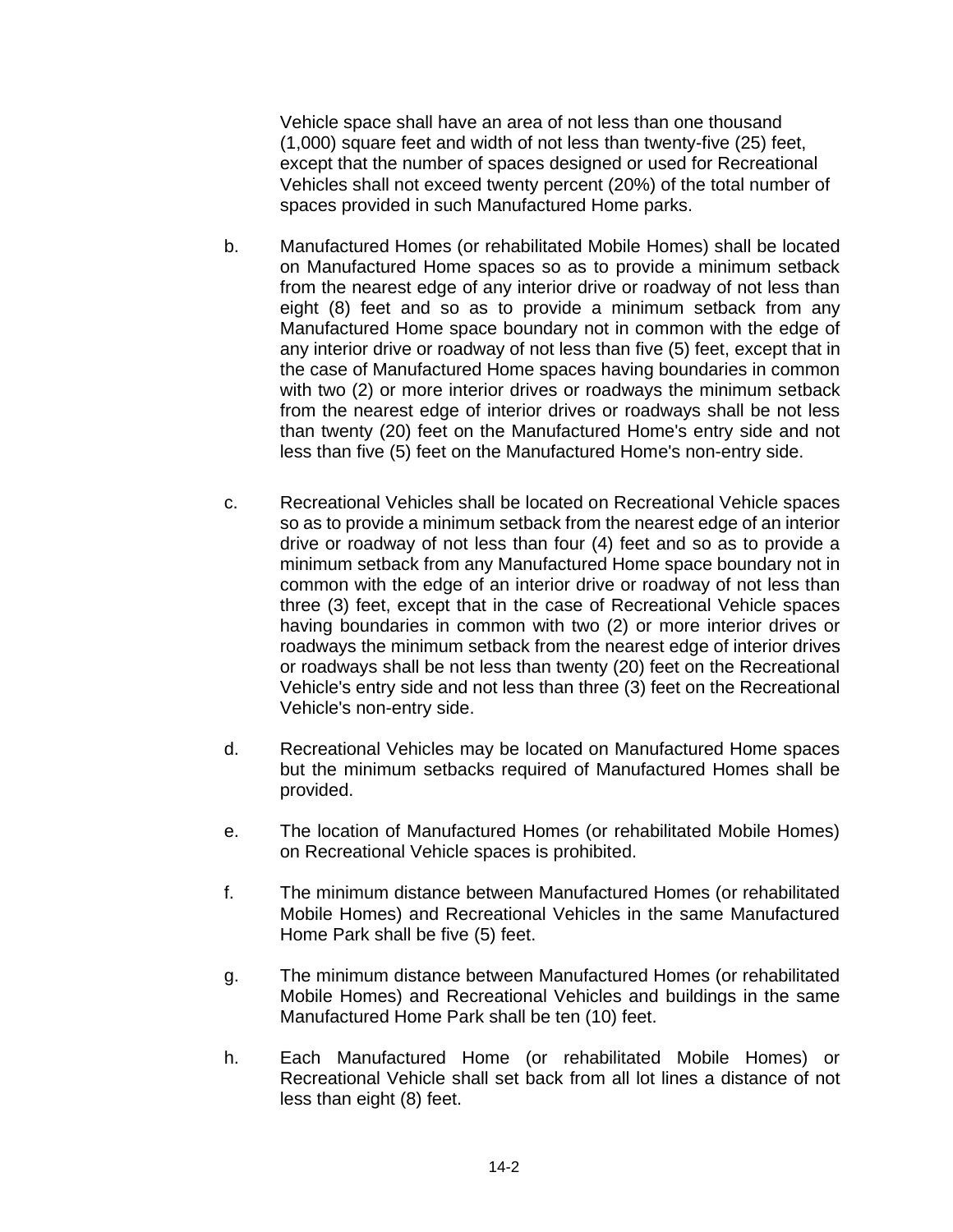- i. Service buildings to house toilet, bathing and other sanitation facilities and utilities shall be provided as required by the Navajo County Health Department.
- j. Minimum distance or setbacks required herein shall be the shortest of horizontal dimensions measured from the nearest portion of the sidewall of a Manufactured Home (or rehabilitated Mobile Homes) or Recreational Vehicle, or from the patio cover, carport, cabana, ramada or similar appurtenances.
- k. The Manufactured Home Park shall be screened from adjoining lots by a solid fence or wall, or suitable planting of not less than three and onehalf (3-1/2) feet in height, nor more than six (6) feet in height.
- l. The height, yard, and intensity of use regulations of the (R-3) zoning district shall apply to buildings located in Manufactured Home parks but not to the Manufactured Homes (including rehabilitated Mobile Homes) or Recreational Vehicles, except that the area and width of the lot occupied by a Manufactured Home park shall not be less than that required for lots occupied by other uses.
- m. In order to permit flexibility in the development of Manufactured Home parks, the strict application of regulations pertaining directly to an individual Manufactured Home space or Recreational Vehicle space and to the location thereon of Manufactured Homes (including rehabilitated Mobile Homes) and Recreational Vehicles need not be applied provided any variance there from is consistent with the purpose of this Ordinance. Open space is to be maintained at a ratio of two (2) square feet for each square foot of covered space and the average area per Manufactured Home space or Recreational Vehicle space in the Manufactured Home park is not less than three thousand (3,000) square feet, except that there shall be no variation in required minimum distance between Manufactured Homes, Recreational Vehicles, buildings and front lot lines.
- 6. Accessory buildings and uses customarily incidental to the above uses.
- 7. A use similar to any of the foregoing permitted uses may be allowed upon a written determination by the Director of Development Services that the proposed use is similar in nature and impact to the permitted use and is consistent with the overall purposes of the zoning district. The Director's determination may be appealed to the Board of Adjustment pursuant to Article 28 hereof. The burden shall be upon the property owner to prove by clear and convincing evidence that the proposed use is similar to the permitted use.

## **Section 1403 - Sign Regulations.**

The sign regulations are as provided in Article 23 hereof.